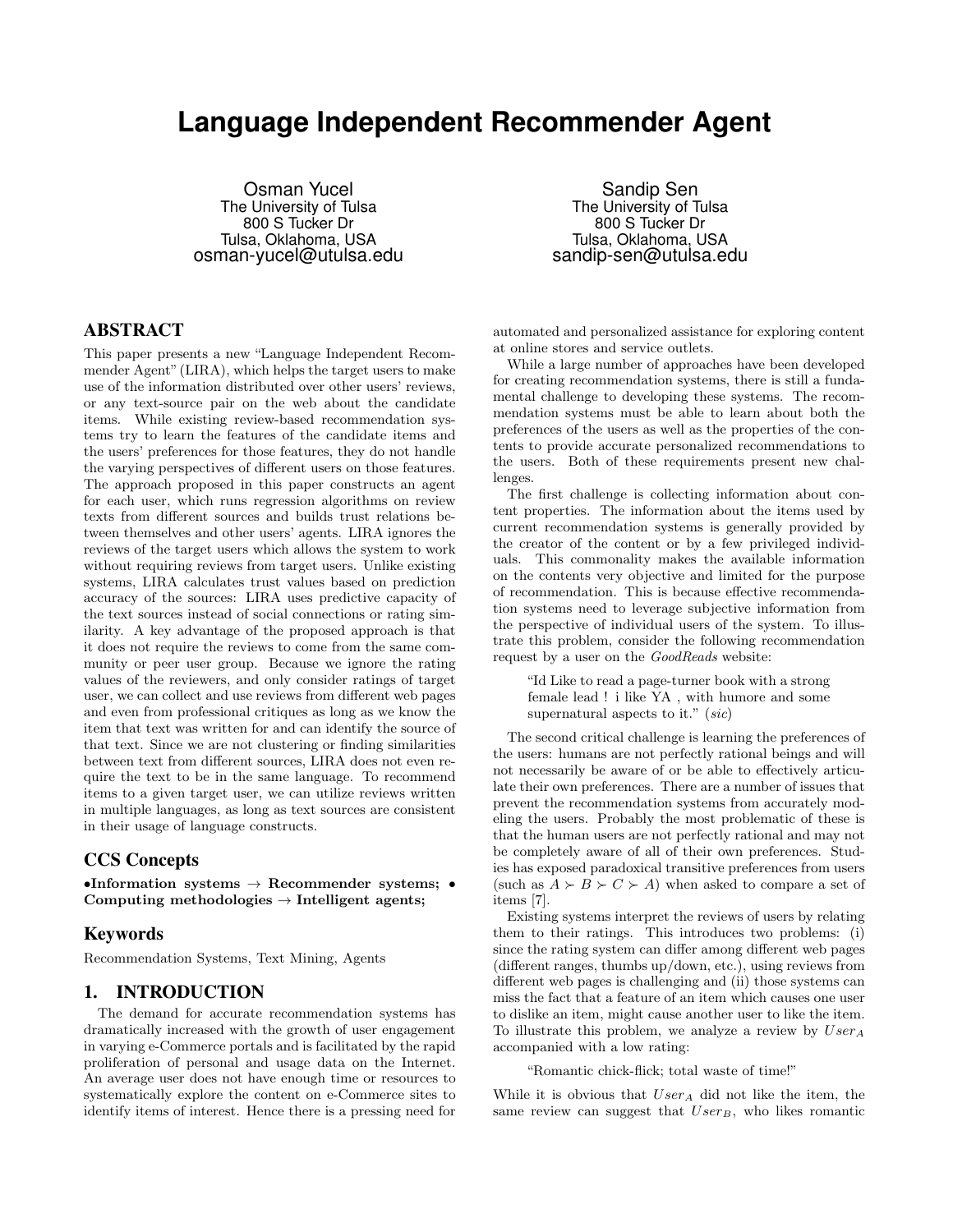movies, might like this movie. Another problem with existing review based systems is that they extract the features of the items and subsequently discard the information about the reviewers. For example, suppose  $User_A$  reviewed a hotel  $Hotel_X$  as:

"The view from the hotel was excellent!"

Let another user,  $User_B$ , review a hotel  $Hotely$  using the exact same words. Existing review based recommendation systems generally interpret these reviews as  $^{\omega}User_{A}$  and  $User_{B}$ both care about the views from the hotels" and " $Hotel_X$  and  $Hotel<sub>Y</sub>$  both has nice views." Therefore these systems will recommend  $Hotel_X$  to  $User_B$  and  $Hotel_Y$  to  $User_A$ . But if  $Hotel_X$  has a nice city view, which  $User_A$  likes, and  $Hotel_Y$ has a nice nature view, which  $User_B$  likes, these recommendations are misleading. LIRA avoids this problem by learning that  $User_B$ 's reviews are not predictive of  $User_A$ 's ratings.

Another problem that existing review based recommenders face is that not every user is willing to write reviews for the items they evaluate. Rating/Review ratios in IMDB and GoodReads are only 1/400 and 1/20 respectively. Because of this sparsity, systems which require reviews from the target users will fail to produce recommendations for a large majority of the users. LIRA does not require them to write reviews and can recommend items to users as long as they rate items.

Finally, most of the existing review based systems depend on topic modelling approaches or finding similarities between different users' reviews. This limits their applicability to situations when all the reviews are in the same language. They also fail to work when the writing style of the users change, such as using "gr8" instead of "great". LIRA can use reviews from different languages for recommendation, and even different writing styles, as long as users are consistent about their language usage or writing style.

In this paper we present an agent based recommender system, LIRA, which creates agents for target users  $(A_T)$  and reviewers to create accurate recommendations. LIRA consists of targets user's agent, which processes messages from the other agents, which sends the words or sequence of words (N-Grams) in their reviews to target user's agents. LIRA agents,  $A_T$ s, learn from those messages and then make predictions for unknown items based on the learnt knowledge.

We summarize the problems which LIRA can handle, where the existing systems fall short:

- 1. LIRA can make use of different perspectives of the users on different features of items, such as liking the different types of views in different hotels.
- 2. LIRA does not depend on other users' or sources' ratings, it can work on the ratings of a target user, given that reviews are available for items rated by the target user. This property also enables LIRA to utilize reviews from different sources, such as blogs, reviews from different websites, etc.
- 3. LIRA does not depend on social connections, explicit statement, or rating similarity for calculating trust for a review source. It can calculate these trust values by measuring the capability of those sources to predict target user's rating in training set.
- 4. LIRA only needs Ratings of target users and does not require them to write reviews to get recommendations.
- 5. LIRA is language independent: it can leverage reviews written in any language.

# 2. RELATED WORK

## 2.1 TF-IDF

TF-IDF (Term Frequency - Inverse Document Frequency) is a measure of how important a word is to a document [19]. It is widely used in the text mining approaches. TF-IDF value is calculated by multiplying two measures: Term Frequency(TF) and Inverse Document Frequency(IDF).

TF value is calculated using the following equation:

$$
TF_{ij} = \frac{f_{ij}}{max_k f_{kj}}\tag{1}
$$

In the equation above,  $TF_{ij}$  is the Term Frequency value of word i in document j,  $f_{ij}$  is the frequency of i in j (number of occurences),  $max_k f_{kj}$  is the frequency of the most frequent word  $k$  in document  $j$ . Thus, the most frequent term in document  $j$  gets a TF of 1, and other terms get fractions as their term frequency for this document.

IDF value is calculated using the following equation:

$$
IDF_i = \log_2 \frac{N}{n_i} \tag{2}
$$

In the equation above  $IDF_i$  is the Inverse Document Frequency of word i,  $n_i$  is the number of documents that word  $i$  appears in, and  $N$  is the total number of documents that we have in our collection.

Then TF-IDF value becomes:

$$
TF - IDF_{ij} = TF_{ij} \times IDF_i \tag{3}
$$

The terms with the highest TF-IDF score are often the terms that best characterize the topic of the document. We use TF-IDF because it can eliminate too frequent words, as we don't want the system to be affected by words which appears too frequently.

#### 2.2 Recommendation Systems

Recommendation techniques can be broadly divided into two categories: non-personalized and personalized recommendation techniques. Non-personalized Recommendation techniques compute the average statistics of the recommended items and recommend the same item set to all customers, i.e., they do not consider individual user preferences. For instance, a bookstore might recommend a bestseller book to all of its customers. Non-personalized systems have the advantage of being fast. Moreover, they do not suffer from the  $cold~start~problem<sup>1</sup>$ , since they do not need an initial data (ratings, etc.) from each customer. Nevertheless, the quality of the results is low because of the lack of personalization.

Personalized Recommendation techniques provide better results by considering individual user preferences. Two wellknown approaches are content-based and collaborative filtering. Moreover, some hybrid approaches have emerged to overcome the problems of these approaches. Adomavicius and Tuzhilin [1] provide a detailed survey about recommender systems.

<sup>&</sup>lt;sup>1</sup>The problem of not being able to provide recommendations because of the lack of preference information about the user.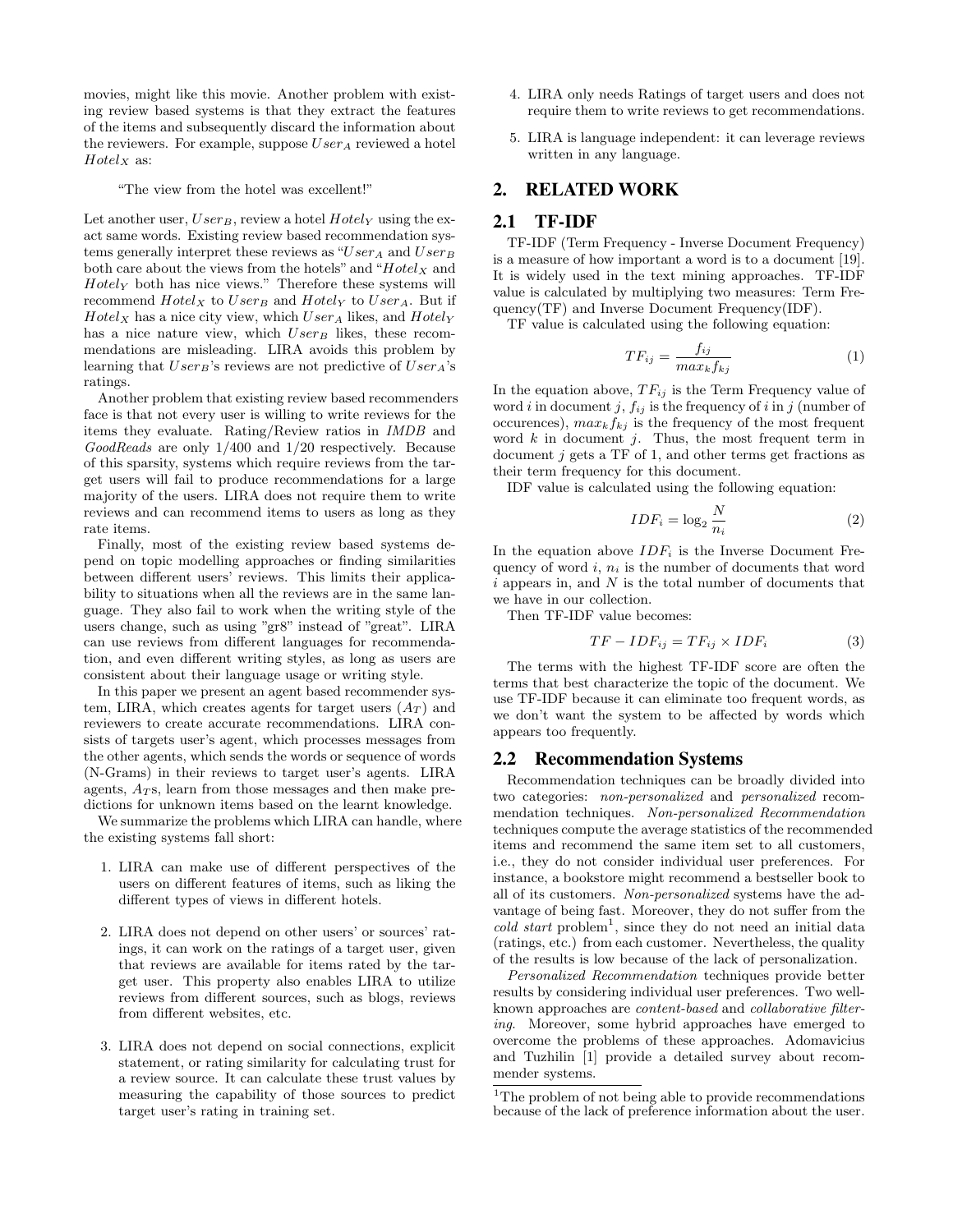Content-based filtering algorithms recommend items that are similar to the ones that the user has liked. Contentbased systems usually depend on textual content, e.g., keywords. Information Retrieval (IR) techniques, such as TF-IDF (term frequency / inverse document frequency) [26], can be applied on the keywords. The similarity among items can be determined by some scoring heuristics, such as cosine similarity, after the TF-IDF vectors are calculated. Apart from IR techniques, Bayesian classifiers and different machine learning techniques like clustering decision trees and artificial neural networks can be used for the similarity calculation [1]. Content-based recommendation systems have been used by the researchers on various topics [24], such as music [40], books [34], movies [8], etc. However these systems need the items to be marked with features, which is usually objective, and cannot make use of user similarities.

Collaborative filtering algorithms identify people with overlapping interests. These algorithms rely on the assumption that people who have exhibited similar interests in the past will continue to have similar interests in the future. Instead of considering correlation of items as in content-based algorithms, correlation between users' preferences is examined. This is achieved by analyzing user ratings of items: if two users have provided similar ratings for many items, then it is concluded that these users have similar preferences. Another way of finding users with similar interests is to match demographic characteristics of users, e.g., age, education, geographic locations, gender, etc. After determining likeminded users, the transitive relationship between users and items is utilized. For instance, if user  $c_1$ 's preferences are similar to that of user  $c_2$ 's and user  $c_2$  likes item  $s_1$ ,  $s_1$  is recommended to  $c_1$  if  $c_1$  has not viewed item  $s_1$  yet.

As in the case of *content-based* approaches, *IR* techniques, like cosine measure, can be used to calculate similarities between users. However, in collaborative filtering, similarity between vectors of the actual user-specified ratings is measured [1]. Moreover, different machine learning techniques are also applicable for identifying similarities between users [1, 3, 33].

Collaborative filtering techniques have their own limitations. They work reliably only when there are sufficient number of users in the system with overlapping characteristics. Another concern is that when a new item is added to the system, it cannot be recommended to others until a number of people have rated it. Furthermore, these techniques are computationally expensive, and the recommendation process becomes cumbersome for millions of users and items. Collaborative filtering has also been tried on various domains such as e-commerce [22], movies [42], etc. Another shortcoming is that these systems cannot identify when two users rate an item with the same rating with different reasons.

#### *2.2.1 Recommendation with Topic Models*

A topic model is a statistical model that generates documents (strings of words) from some set of topic clusters. Parametric estimation techniques and unsupervised clustering algorithms such as the Expectation-Maximization algorithm [10] can fit models to observed documents. With the model, it is possible to estimate a likely distribution over topics on a document level and a distribution over words on the topic level. Topic models are an effective tool for characterizing documents since they are not necessary dependent on a language's underlying grammar, and yet can identify significant topic trends using the rate of each word's appearance. Some of the more popular existing topic model frameworks are Latent Semantic Analysis (LSA) [9] and Latent Dirichlet Allocation (LDA) [5].

Topic models are often used in recommender systems in a variety of creative ways [4, 6, 12, 15, 23]. Generally, such recommender systems use topic models to generate latent features in their documents which can then be supplied to some supervised learning algorithm [6, 15].

The fLDA topic model from Agarwal et al. [2] extended the LDA model to include ratings as well. The paper approaches the problem where a system has some users and items, and the goal of the recommender system is to make recommendations based on the user's rating history and a textual description of each item. The fLDA model simultaneously learns: (a) the correlation between items' documents and features using LDA, and (b) the users' affinity towards each topic, to produce (c) a rating distribution for each user  $i$  and item  $j$ . The rating distribution inside the model is defined as a Normal (or binomial) distribution:  $y_{ij} \sim \text{Normal}(\alpha_i + \beta_j + s_i^T \bar{z}_j, \sigma^2)$  where  $y_{ij}$  is the rating,  $\alpha_i$ is the user's rating bias,  $\beta_j$  is the item's rating bias,  $s_i$  is the user's affinity towards each topic as a vector, and  $\bar{z}$  is a latent variable measuring how each word in the description of item j correlates with a topic.

Similarly, the TopicMF model by Bao et al. [4] incorporates a topic model based on matrix factorization; this model considers both ratings and reviews of items in its recommendation. Their model combines this topic model using matrix factorization with another recommender system using matrix factorization to produce a combined model. Given I users, J items,  $D = I \times J$  reviews available, W total words and an observed user-to-item rating matrix r and a review-to-word frequency matrix  $\bf{F}$ , the algorithm attempts to find the best factorization for K hidden topics:  $\mathbf{r} = \mathbf{u}_{I \times K} \mathbf{v}_{J \times K}^T, \mathbf{F} = \mathbf{\Theta}_{D \times K} \mathbf{\Phi}_{W \times K}^T$ . The hidden matrices are learned by minimizing the least squares equation:  $\min_{\mathbf{u},\mathbf{v},\mathbf{\Theta},\mathbf{\Phi}}||\mathbf{r}-\mathbf{u}\mathbf{v}^T||+||\mathbf{F}-\mathbf{\Theta}\mathbf{\Phi}^T||+\gamma$  where  $\gamma$  is an additional term that includes bias values and measures to prevent learned parameters from growing too large.

McAuley and Leskovec, have proposed the HFT algorithm, which creates topics to identify the hidden topics in the reviews to describe the items of interest, and also the users' interest in those items. They are also using their algorithm to identify the categories of those items automatically [29].

These systems work on reviews provided by the users, but in the process of combining them into topics they lose the information about the reviewers. For example if two people both mention that they like the 'view' of two different hotels, those items and users will be considered similar by these systems. However the types of the views can be different and the users opinion of a 'good view' might also differ between users.

#### *2.2.2 Hybrid Recommendation Systems*

Sparsity of available data makes the personalization of rating prediction difficult, as it makes it hard to link users and products to each other. To overcome this problem some researchers focused on generating hybrid recommendation systems to combine the strengths of different approaches [16]. Mostly the base of this hybrids are combination of content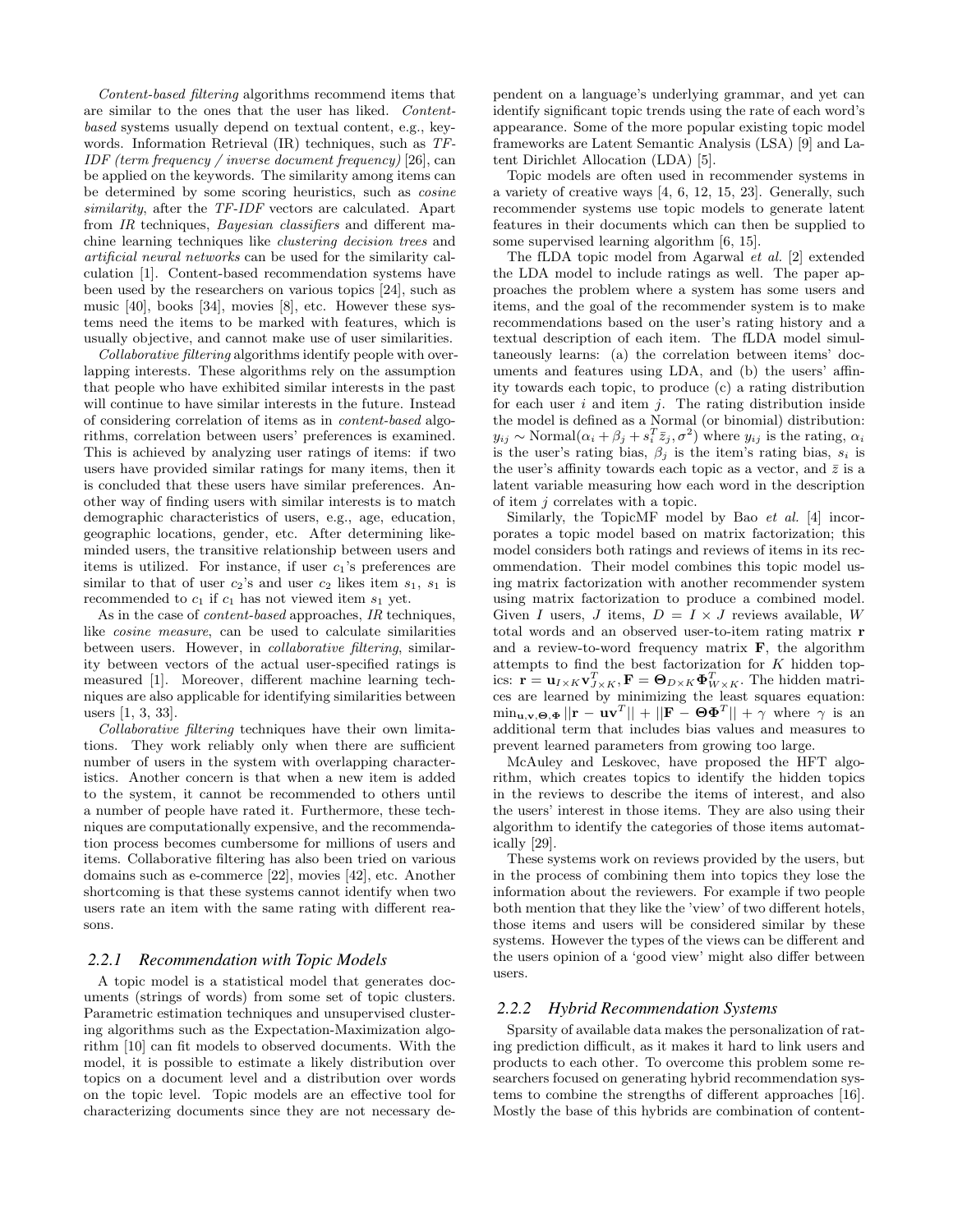based [16, 39, 21] and collaborative recommendation systems [38]. Some researchers tried to incorporate the information from social networks to this hybrid recommendation systems either as social tags [32], or social trust [41]. Some of the more recent studies focused on creating hybrid recommendation systems which also make use of sentiment analysis approaches [14, 45]. Leung et. al. proposed a method to extract association rules from data and use it as a supplement to enhance the recommendation system. [20]

#### *2.2.3 Recommendation Using Trust*

The area of trust-based recommender systems has been the object of extensive study for the past years. Indeed, trust has been shown to provide significant improvements to classical collaborative filtering techniques. The main difference between most of these trust-enhanced methods is the acquisition of trust values between actor pairs.

Golbeck introduced TidalTrust algorithm, which uses a modified breadth-first search, to estimate the trust by using transitive rules [11]. In this study the trust of user  $u$  for user  $v$  is calculated using  $u$ 's trusted users' trust on  $v$ . Massa et. al. [27, 28] proposed a similar method where instead of only looking at one level trust transitivity, they remove cycles from the trust network. Using a trust propagation horizon phase, they allow the trust to diffuse along the network.

While the studies above require an explicit statement about direct trust between users, it is very difficult to get that information from user explicitly. Therefore some other studies focused on defining their own implicit trust values based on implicit information. O'Donovan and Smith proposed a trust value based on the similarity of two user's ratings [35], while Wang et. al. generated a trust metric based on the similarity among users' tastes [43].

#### 2.3 Gaussian Process

A Gaussian Process is a collection of random variables, any finite number of which have (consistent) joint Gaussian distributions [37]. Every Gaussian Process can be fully specified with its mean function  $m(x)$  and co-variance function  $k(x, x')$ . Given N data points,  $X_n, t_n$  where the inputs x are vectors of some input dimension, and targets  $t$  are the output values, the Gaussian process tries to infer the underlying function,  $f(x)$  from the given data [25]. When that function is inferred a Gaussian process can use that function to predict  $t_{n+1}$  for a new data point  $x_{n+1}$ .

#### 3. METHODOLOGY

In this section we define how LIRA works. We first define how the data is prepared and then explain how LIRA uses that data.

#### 3.1 Data Preparation

LIRA requires target user's ratings and just the text from sources' reviews. Therefore we split the data into two set of triplets. For the target user side we get only  $(User, Item, Rating)$ triplets. For sources' side we create triplets of the form (Source, Item, Review). The triplets show that these two sets are only related by items. Which means that ratings of the review sources are not important, which allows us to use reviews from different websites or blogs, as long as we can identify reviews from a common source.

We want to calculate trust for every review source by their ability to predict a target user's rating. Therefore we split the given ratings and reviews into a training set which has 75% of the given information and the remaining 25% as the weight calculation set. We will explain how we use these sets in the trust calculation step in Section 3.2.2.

# 3.2 Definition of LIRA

We train the LIRA model separately for every single user. In this subsection we will explain how the system is built for one user. We will use the example in the overview of the system (seen Figure 1) to explain the steps. For this example, the rating scale used is [1, 5].

We build an agent for the target user that contains separate text-regression algorithms for every review source.

#### *3.2.1 Text Regression*

We start this process by creating data points which consists of the reviews by every source separately and marking them with target user's rating for the corresponding item. That data point is then converted to a feature vector where the features are the words in the review and their values are their respective TF-IDF [19] values.

We choose a machine-learning regression algorithm, such as Neural Network [13], Linear Regression [33], Gaussian Process [37], etc. Because of its simplicity and speed, we chose Gaussian Process to predict the ratings from the given words. In Figure 1 Learner A1 will only find the common item I1 among target user's ratings and source A1's reviews. Learner A1 will learn that the word sequence 'Chick-Flick' is likely to result in the target user rating that item 5. Similarly *Learner A2* will find 2 common items,  $I1$  and  $I3$ , getting the reviews from A2 for those items. Learner A2 will learn that the word 'Romantic' by A2 means high ratings by target user and 'Historic' by A2 means low ratings by target user. Learner A2 will also realize that, word 'Nice' by A2 is not useful for predicting target user's ratings.

When predicting the target user's rating for an item the user has not seen, regression algorithms for different review sources predict separately. Those predictions will then be averaged using the trust values in the ensembler step.

Learners which do not have a review written for the item we are trying to predict the rating for cannot make prediction and we exclude those sources. For example, Learner A2 will not be able to make a prediction for I5.

The final prediction for an item  $I_X$ ,  $r_{I_X}$  is calculated as:

$$
r_{I_X}^{\hat{}} = \frac{\sum_{u \in Rev(I_X)} Trust(L_u) \times Prediction(L_u, I_X)}{\sum_{u \in Rev(I_X)} Trust(L_u)}, \quad (4)
$$

where  $Rev(I_X)$  is the set of reviewers who have provided review for item  $I_X$ ,  $Trust(u)$  is the trust value for that reviewer, and  $Prediction(L_u, I_X)$  is the prediction by Learner  $u, L_u$ , for item  $I_X$ .

#### *3.2.2 Trust Calculation*

Unlike existing systems, LIRA assigns trust for the learners based on their capability, instead of relying on social connections or rating similarity. As mentioned in Section 3.1, data is split into training and weight calculation sets. First, all the learners are trained using the training set. Then we make all the learners predict every item in the weight calculation set. This approach is similar to the use of validation set in common suprvised machine learning approaches.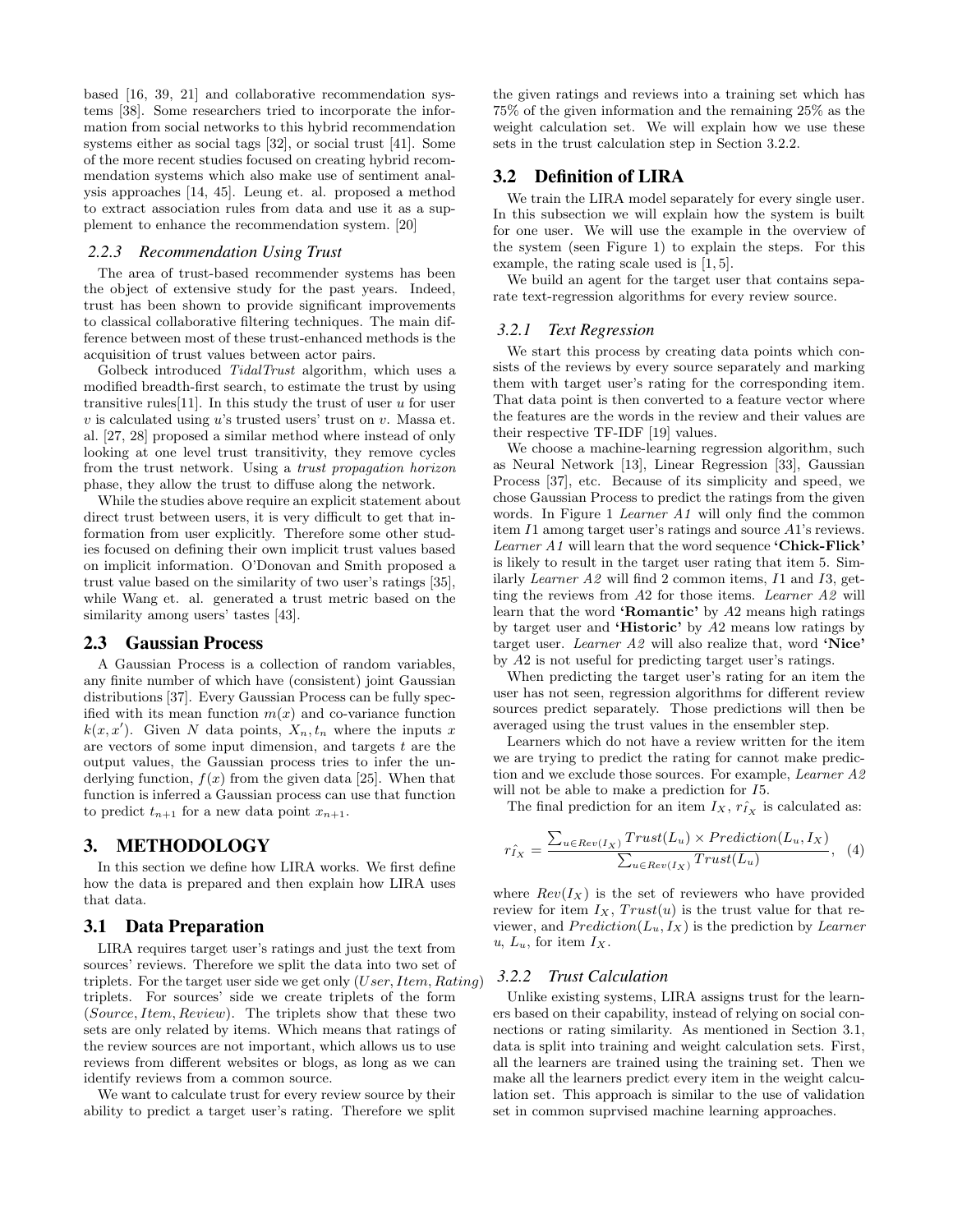

Figure 1: Overview of LIRA



Figure 2: The adjusted sigmoid function.

The Root Mean Squared Error (RMSE) for learner L is

$$
RMSE(L) = \sqrt{\frac{\sum_{I \in P_L} (Prediction(L, I) - r_I)^2}{|P_L|}}, \quad (5)
$$

where  $P_L$  is the set of items which L can make predictions on and  $Prediction(L, I)$  is the rating prediction of L for item I.

This error measure, though necessary, is not sufficient. If we only consider the RMSE, a  $Learner_A$  which made only one, albeit perfectly accurate, prediction will have the same trust value as a  $Learning$  who was able to perfectly predict a large number of items. Therefore we include the number of predictions in our trust calculation. We use a sigmoid function to ensure that the magnitude of this count does not suppress the error value. As the number of predictions is non-negative, we choose the following sigmoid function such that  $sig(0) = 0$  and  $sig(\infty) = 1$  (see Figure 2):

$$
sig(x) = \frac{2}{1 + e^{-x}} - 1\tag{6}
$$

We need to combine these two values calculated for every reviewer, to get the final trust value. Trust must be positively correlated with the number of common items; so we choose the sigmoid function, with the number of common items as argument, as the numerator of the trust expression. The error measure calculated must be negatively correlated with the trust value. As the best case is having error equal to 0, we avoid choosing it as the denominator. To make sure the trust value lies between [0, 1] we add 1 to error and make that the denominator. For tuning the relative importance of the number of common items and error, we use an  $\alpha$  parameter as the exponent of the denominator. The resultant trust value is given by the following expression:

$$
trust(L) = \frac{sigmoid(|P_L|)}{(1 + RMSE(L))^{\alpha}}.\tag{7}
$$

We choose  $\alpha = 3$  based on experiments.

#### 4. EXPERIMENTAL SETUP

To make sure that we have a satisfactory number of reviews per user, which will be enough for the agents to learn and predict, we increased the density of the user-item bipartite graph by removing every user and item which has less than  $N$  reviews.  $N$  was chosen separately for every category of reviews, from the interval  $N \in [10, 15]$ . N is chosen to be the maximum value where a bipartite sub-graph exists, where every user and item node's degree is greater than or equal to  $N$ .

Instead of following the traditional method of randomly splitting the data into 2 sets (training and testing), we have built a slightly different approach. Because our algorithm works on every user separately, we make the data split on the user level. For every user we choose a random split of 80%-20% of their ratings and use the former one as the training and weight calculation set, and the latter for testing our algorithm.

To evaluate our recommender system, we used a dataset of product reviews from the web marketplace Amazon, provided by McAuley et al. [30, 31]. We chose to use 5 of the 24 datasets provided. We chose the Game, Apps and Kindle (which mostly consists of books) domains as we expect that reviewers words are more descriptive of the products for these domains. The Music domain is similar to these domains, in terms of diversity in personal taste, but is likely to be more difficult to describe the items in words. We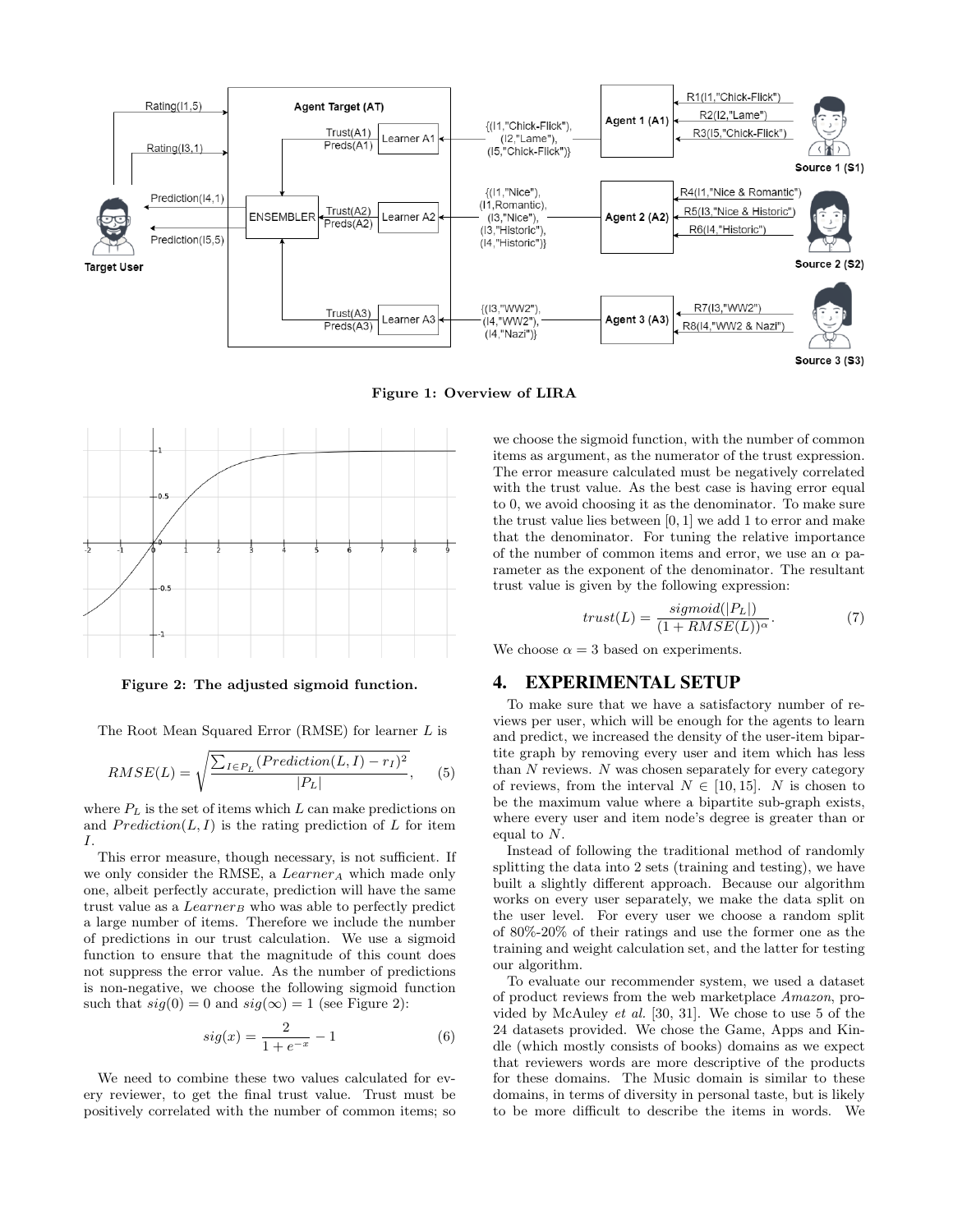Table 1: Properties of datasets

| Dataset | $#$ Users | $#$ Items | $#$ Ratings |
|---------|-----------|-----------|-------------|
| Apps    | 4094      | 2285      | 97656       |
| Music   | 1049      | 990       | 22772       |
| Game    | 2816      | 2141      | 52158       |
| Health  | 1251      | 915       | 40283       |
| Kindle  | 3613      | 3807      | 116438      |

also added the Health domain as we wanted to include in our evaluation set a domain which is not very dependent on personal taste. The information about the datasets is given in Table 1

For the evaluation of our approach, we compared our results in 5 datasets, to 5 of the existing recommendation algorithms. We have chosen the simple UserKNN [17] and  $ItemKNN[17]$  algorithms, which are collaborative filtering approaches, as the baseline methods.

We also picked RegSVD algorithm proposed by Paterek [36], and 2 algorithms  $BiasedMF$  and  $SVD++$ , both proposed by Koren [18]. These three algorithms are all matrix factorization approaches which try extracting topics from the ratings.

#### 4.1 All Ratings Experiment

For this set of experiments we have used all the ratings and reviews in the dataset. LIRA works separately for every user, so for every user LIRA goes over every other users' review to predict the rating of the target user.

## 4.2 100 User Experiment

This set of experiments are done to test LIRA's capability of making use of the reviews which are on different sources (websites, blogs, critique reviews). We randomly choose 100 users from the dataset. For those 100 users, we use their own ratings but the reviews from all the users in the dataset to predict their ratings. We still use the ratings of the chosen 100 users, to test the competing algorithm.

This approach coincides with the following real life example: Consider a newly built movie recommendation web site which has few (in our example 100) users. As this system will only have the ratings of these few users, the only rating data you can use for the recommendation systems is that. However LIRA can make use of outside sources for the recommendation, such as critique reviews, fan blogs, etc.

The fact that the website itself have only 100 users, make the data available for the existing recommendation systems to be very sparse. Being able to make use of reviews from different sources, LIRA does not get affected by this sparsity.

We made sure that the same set of 100 randomly selected users and exactly the same training and test sets are used to test 5 competing algorithms and the ABRA model.

## 4.3 Error Measurement

We have chosen to compare the success of the competing algorithms and ABRA using one of the most commonly used error functions in recommendation systems.

Given that  $r$  is the actual rating,  $\hat{r}$  is the predicted rating,  ${\cal P}$  is set of predictions. We chose the error measure "Mean Absolute Error(MAE)" [44]. The definition of MAE is:

$$
MAE = \frac{\sum_{p \in P} |r_p - \hat{r}_p|}{|P|} \tag{8}
$$

## 5. RESULTS

When we run all 6 algorithms on the same dataset which consists of all the ratings and reviews from that domain, we see on Table 2 that LIRA outperforms all competing algorithms on 5 of the domains (See Figure 3 for visual comparison). This is likely because these 5 domains are the ones where the reviewers can express their opinion in a more structured, subjective manner. For example reviewers usually use words like "addictive" or "time-killer" for a game which does give information about the item in question. On the other hand, for "Health" domain, the opinions are less subjective, which might reduce the usefulness of the information extracted from reviews.



Figure 3: Comparison of MAE values on each domain by each algorithm, in the experiment "All Ratings"

"100 User Experiment" was conducted on randomly selected users from each domain. We see the results of these experiments on Table 3. The results show that LIRA overperformed all other algorithms. From the figure and table, we can see that while in most of the cases, the competing algorithms are suffering from data sparsity in these experiments, RegSVD getting affected the most, LIRA is still able to make accurate recommendations. (See Figure 4 for visual comparison). These results show that even with a few users in the system, LIRA does not lose predictive power.



Figure 4: Comparison of MAE values on each domain by each algorithm, in the experiment "100 Users"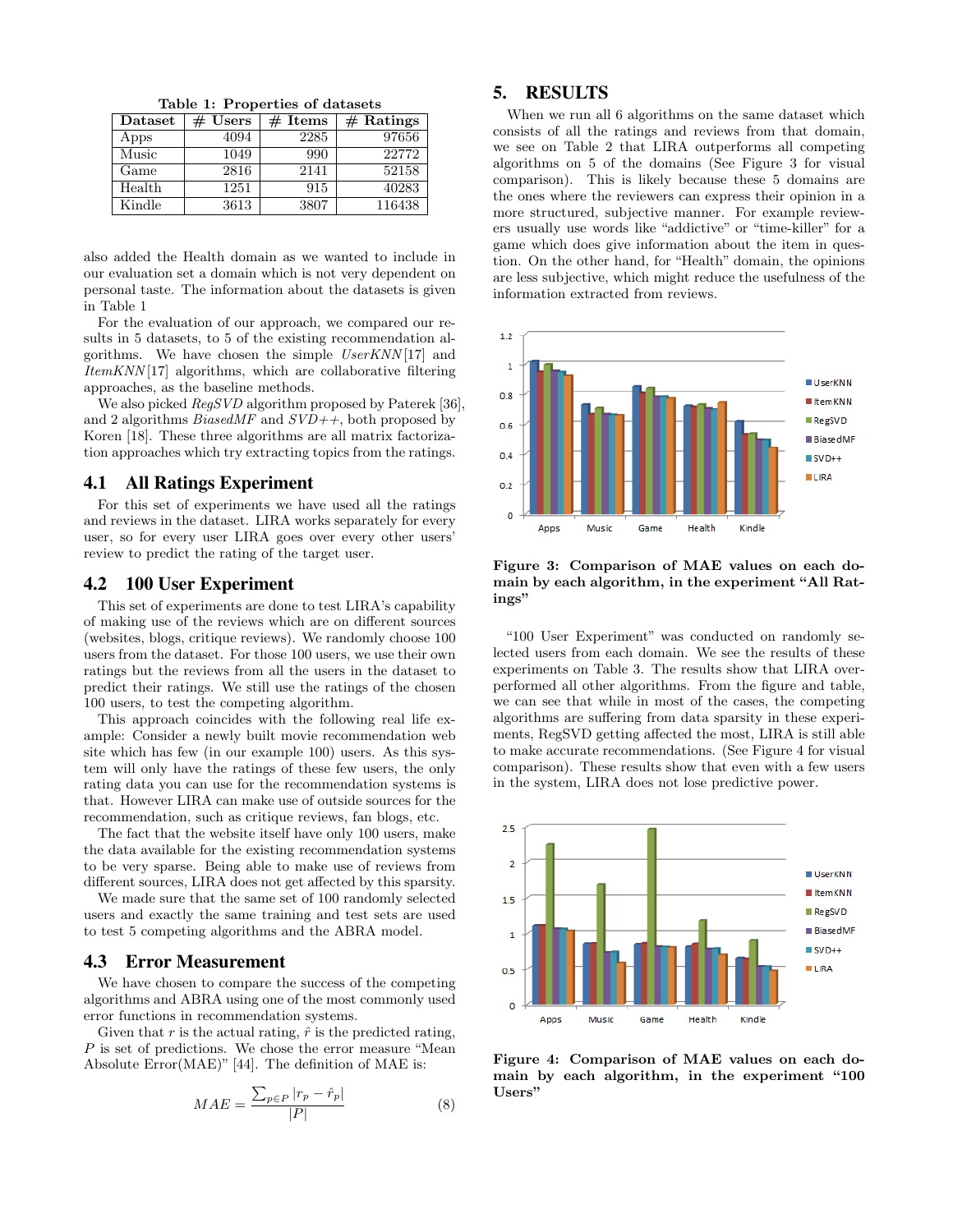Table 2: MAE of 5 competing algorithms and LIRA model on the all ratings experiment

|        | UserKNN | ItemKNN | RegSVD | BiasedMF | $SVD++$ | LIRA  |
|--------|---------|---------|--------|----------|---------|-------|
| Apps   | 1.017   | 0.950   | 0.996  | 0.956    | 0.948   | 0.919 |
| Music  | 0.731   | 0.663   | 0.708  | 0.663    | 0.659   | 0.655 |
| Game   | 0.851   | 0.802   | 0.840  | 0.779    | 0.780   | 0.770 |
| Health | 0.722   | 0.714   | 0.731  | 0.705    | 0.698   | 0.743 |
| Kindle | 0.617   | 0.529   | 0.533  | 0.494    | 0.493   | 0.441 |

Table 3: MAE of 5 competing algorithms and LIRA model on the 100 users experiment

|        | UserKNN | <b>ItemKNN</b> | RegSVD | BiasedMF | $SVD++$ | LIRA  |
|--------|---------|----------------|--------|----------|---------|-------|
| Apps   | 1.107   | 1.109          | 2.247  | 1.065    | 1.063   | 1.034 |
| Music  | 0.852   | 0.857          | 1.687  | 0.734    | 0.743   | 0.585 |
| Game   | 0.846   | 0.859          | 2.462  | 0.816    | 0.809   | 0.803 |
| Health | 0.816   | 0.851          | 1.184  | 0.781    | 0.787   | 0.696 |
| Kindle | 0.651   | 0.639          | 0.897  | 0.538    | 0.536   | 0.469 |

# 6. CONCLUSIONS

While most of the work on recommendation systems is based on ratings and rating similarities, limited representative power of ratings created the need for new recommendation systems which can make of use of the other information available to improve recommendation accuracy. With the introduction of Web 2.0 and burgeoning of online platforms, which rely on user-generated content, a rapidly increasing volume of reviews are available on online or off-site entities. Reviews written by users are more representative and detailed representation of a user's feeling about an item. Descriptive reviews also express users' opinions about the features of candidate items, and helps produce a deeper understanding of their preferences.

In this paper we have proposed an agent-based approach, using the trust aspect of multi-agent societies, that uses regression algorithms to predict the ratings of a target user for a candidate item. Our approach creates agents for both target users and reviewers to create accurate recommendations. LIRA consists of targets user's agent, which listens for messages from the other agents, where the messages are words or sequence of words in their reviews. In LIRA, the agent of the target user learns predictive knowledge from those messages which are subsequently used for producing recommendations. LIRA assigns trust to each source's agent using their accuracy on a set of unknown items. Final prediction of LIRA is calculated using a trust-weighted average of sources' individual prediction. This approach allows the the recommendation system to differentiate two users, who use the same word for different reasons, by inferring from their past reviews where identical words have different predictive values for the target user when used by different sources.

Another key feature of LIRA is that it does not use the ratings of the sources and uses only target user's ratings. This results in the LIRA approach having two key advantages. Firstly, it can use reviews from different sources, such as different websites or fan blogs, without needing those texts to be accompanied with a rating value. This makes LIRA useful for new systems, as they will not have many users to write reviews for them. Secondly, by not taking the sources ratings into account, LIRA treats reviews as descriptive texts. For example, if one or more sources complain about a movie, because they found it "too romantic", LIRA can infer that the movie might be recommended to a target user who does enjoy romantic movies.

Since LIRA does not deal with the meaning of the words, and only use them as signals between agents, it is not important which language the review was written in. As long as sources are consistent with their choice of language or writing style, LIRA will be able to effectively leverage their reviews.

Last, but not the least, a key advantage of LIRA is that it does not require the target users to write reviews. It is wellknown that people write reviews much more infrequently than they rate items online. Hence LIRA can be used in many scenarios where review based recommender systems that require target users to write reviews can be used.

We presented experimental results from two sets of experiments. In the first set there was a rating accompanying every review. This experiment showed that making use of just the reviews of other users, ignoring ratings, performs better than just using the ratings and ignoring reviews in most of the domains. Domains where LIRA was more successful than its competitors are likely those where people are more capable and likely to write more descriptive reviews. The second set of experiments show that when there is very little user and rating data available, only LIRA can make use of other sources of information to make accurate recommendations and thus outperform its competitors.

## 6.1 Future Work

One of the properties of LIRA, which might look like a disadvantage, is that it needs to train regression algorithms for every user-source pair. However it should be mentioned that the agents work independently from each other which makes this approach highly parallelizable. We are currently also working on an approach which provides the same advantages that LIRA provides, without having to create separate learners for every source.

# REFERENCES

- [1] G. Adomavicius and A. Tuzhilin. Toward the next generation of recommender systems: a survey of the state-of-the-art and possible extensions. Knowledge and Data Engineering, IEEE Transactions on, 17(6):734–749, June 2005.
- [2] D. Agarwal and B.-C. Chen. flda: matrix factorization through latent dirichlet allocation. In Proceedings of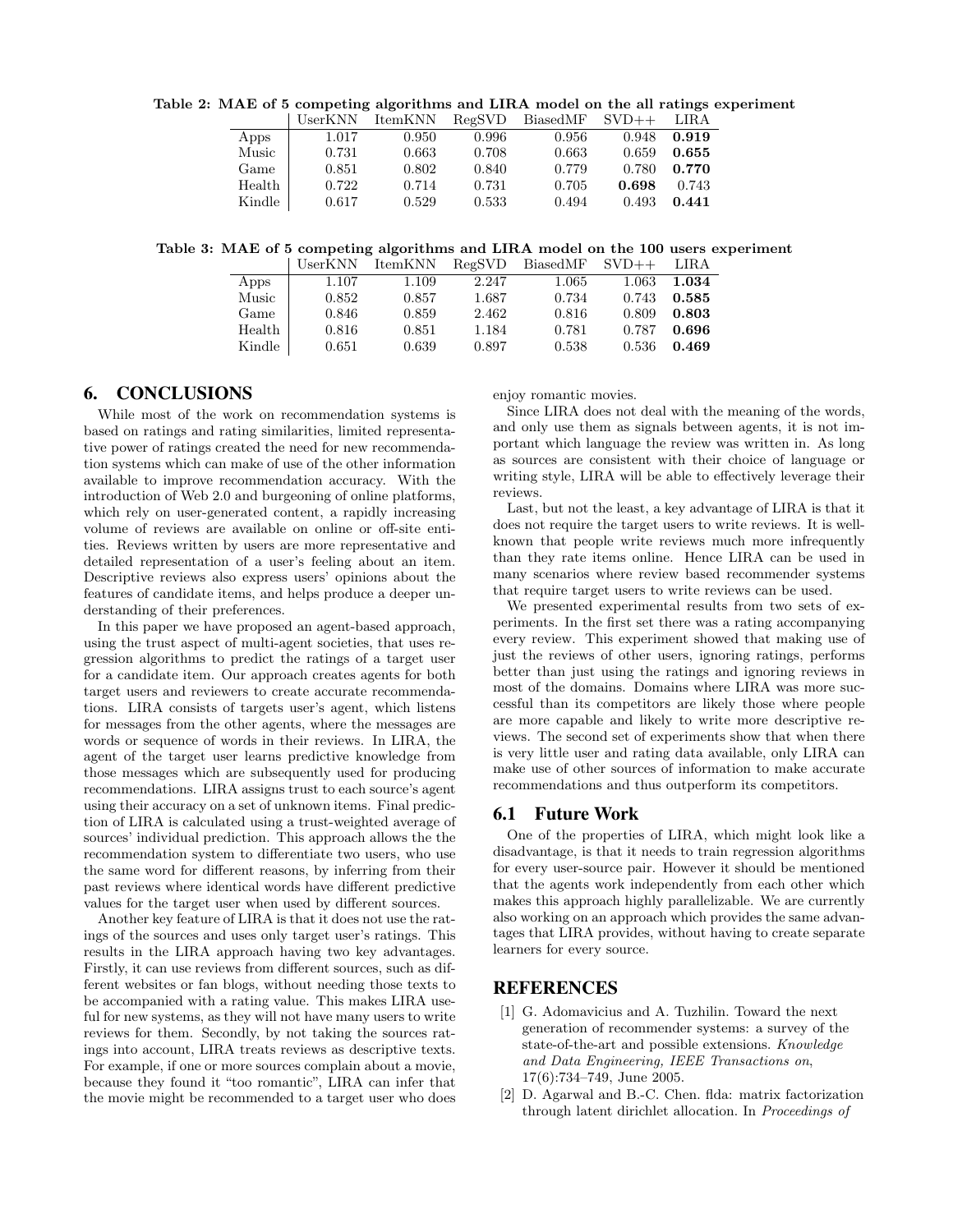the third ACM international conference on Web search and data mining, pages 91–100. ACM, 2010.

- [3] E. Alpaydin. Introduction to machine learning. MIT press, 2014.
- [4] Y. Bao, H. Fang, and J. Zhang. Topicmf: Simultaneously exploiting ratings and reviews for recommendation. In Proceedings of the Twenty-Eighth AAAI Conference on Artificial Intelligence, pages 2–8, 2014.
- [5] D. M. Blei, A. Y. Ng, and M. I. Jordan. Latent dirichlet allocation. J. Mach. Learn. Res., 3:993–1022, Mar. 2003.
- [6] L. Chen and F. Wang. Preference-based clustering reviews for augmenting e-commerce recommendation. Knowledge-Based Systems, 50:44–59, 2013.
- [7] J. M. Davis. The transitivity of preferences. Behavioral science, 3(1):26–33, 1958.
- [8] S. Debnath, N. Ganguly, and P. Mitra. Feature weighting in content based recommendation system using social network analysis. In Proceedings of the 17th international conference on World Wide Web, pages 1041–1042. ACM, 2008.
- [9] S. C. Deerwester, S. T. Dumais, T. K. Landauer, G. W. Furnas, and R. A. Harshman. Indexing by latent semantic analysis. JAsIs, 41(6):391–407, 1990.
- [10] A. P. Dempster, N. M. Laird, and D. B. Rubin. Maximum likelihood from incomplete data via the em algorithm. Journal of the royal statistical society. Series B (methodological), pages 1–38, 1977.
- [11] J. A. Golbeck. Computing and applying trust in web-based social networks. 2005.
- [12] N. Hariri, Y. Zheng, B. Mobasher, and R. Burke. Context-aware recommendation based on review mining. General Co-Chairs, page 27, 2011.
- [13] T. Hastie and R. Tibshirani. Classification by pairwise coupling. In M. I. Jordan, M. J. Kearns, and S. A. Solla, editors, Advances in Neural Information Processing Systems, volume 10. MIT Press, 1998.
- [14] S. Homoceanu, M. Loster, C. Lofi, and W.-T. Balke. Will i like it? providing product overviews based on opinion excerpts. In Commerce and Enterprise Computing (CEC), 2011 IEEE 13th Conference on, pages 26–33. IEEE, 2011.
- [15] N. Jakob, S. H. Weber, M. C. Müller, and I. Gurevych. Beyond the stars: exploiting free-text user reviews to improve the accuracy of movie recommendations. In Proceedings of the 1st international CIKM workshop on Topic-sentiment analysis for mass opinion, pages 57–64. ACM, 2009.
- [16] P. Kazienko and K. Musiał. Recommendation framework for online social networks. Springer, 2006.
- [17] H.-N. Kim, A.-T. Ji, I. Ha, and G.-S. Jo. Collaborative filtering based on collaborative tagging for enhancing the quality of recommendation. Electronic Commerce Research and Applications, 9(1):73–83, 2010.
- [18] Y. Koren. Factorization meets the neighborhood: a multifaceted collaborative filtering model. In Proceedings of the 14th ACM SIGKDD international conference on Knowledge discovery and data mining, pages 426–434. ACM, 2008.
- [19] J. Leskovec, A. Rajaraman, and J. D. Ullman. Mining

of massive datasets. Cambridge University Press, 2014.

- [20] C. W.-k. Leung, S. C.-f. Chan, and F.-l. Chung. An empirical study of a cross-level association rule mining approach to cold-start recommendations. Knowledge-Based Systems, 21(7):515–529, 2008.
- [21] A. Levi, O. Mokryn, C. Diot, and N. Taft. Finding a needle in a haystack of reviews: cold start context-based hotel recommender system. In Proceedings of the sixth ACM conference on Recommender systems, pages 115–122. ACM, 2012.
- [22] G. Linden, B. Smith, and J. York. Amazon.com recommendations: Item-to-item collaborative filtering. Internet Computing, IEEE, 7(1):76–80, 2003.
- [23] H. Liu, J. He, T. Wang, W. Song, and X. Du. Combining user preferences and user opinions for accurate recommendation. Electronic Commerce Research and Applications, 12(1):14–23, 2013.
- [24] P. Lops, M. De Gemmis, and G. Semeraro. Content-based recommender systems: State of the art and trends. In Recommender systems handbook, pages 73–105. Springer, 2011.
- [25] D. J. MacKay. Introduction to gaussian processes. NATO ASI Series F Computer and Systems Sciences, 168:133–166, 1998.
- [26] C. D. Manning, P. Raghavan, H. Schütze, et al. Introduction to information retrieval, volume 1. Cambridge university press Cambridge, 2008.
- [27] P. Massa and P. Avesani. Trust metrics on controversial users: balancing between tyranny of the majority and echo chambers. International Journal on Semantic Web and Information Systems, 3(1):39–64, 2007.
- [28] P. Massa and B. Bhattacharjee. Using trust in recommender systems: an experimental analysis. In Trust Management, pages 221–235. Springer, 2004.
- [29] J. McAuley and J. Leskovec. Hidden factors and hidden topics: understanding rating dimensions with review text. In Proceedings of the 7th ACM conference on Recommender systems, pages 165–172. ACM, 2013.
- [30] J. McAuley, R. Pandey, and J. Leskovec. Inferring networks of substitutable and complementary products. In Proceedings of the 21th ACM SIGKDD International Conference on Knowledge Discovery and Data Mining, pages 785–794. ACM, 2015.
- [31] J. McAuley, C. Targett, Q. Shi, and A. van den Hengel. Image-based recommendations on styles and substitutes. In Proceedings of the 38th International ACM SIGIR Conference on Research and Development in Information Retrieval, pages 43–52. ACM, 2015.
- [32] S. E. Middleton, N. R. Shadbolt, and D. C. De Roure. Ontological user profiling in recommender systems. ACM Transactions on Information Systems (TOIS), 22(1):54–88, 2004.
- [33] T. M. Mitchell. Machine Learning. McGraw-Hill, 1997.
- [34] R. J. Mooney and L. Roy. Content-based book recommending using learning for text categorization. In Proceedings of the fifth ACM conference on Digital libraries, pages 195–204. ACM, 2000.
- [35] J. O'Donovan and B. Smyth. Trust in recommender systems. In Proceedings of the 10th international